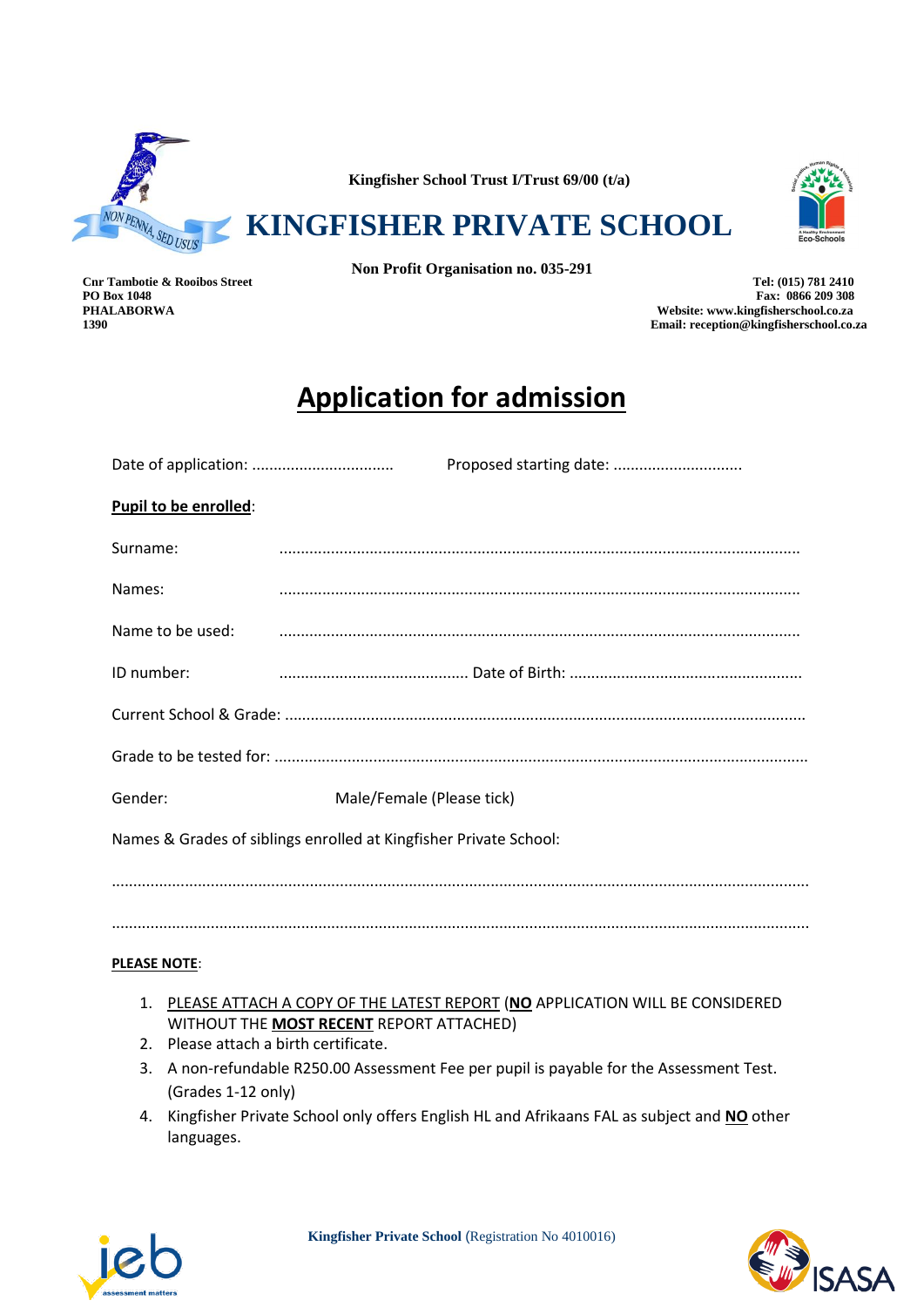## **Father / Guardian**

| Name & Surname:        |                                                                                                     |
|------------------------|-----------------------------------------------------------------------------------------------------|
| ID number:             |                                                                                                     |
| Postal Address :       |                                                                                                     |
|                        |                                                                                                     |
| Home Address :         |                                                                                                     |
|                        |                                                                                                     |
| <b>Contact Number:</b> |                                                                                                     |
|                        |                                                                                                     |
| Employer               |                                                                                                     |
| or an ID verification. | I hereby give Kingfisher Private School permission to do a credit check and or a consumer trace and |
| Signature father:      |                                                                                                     |
| Mother / Guardian      |                                                                                                     |
| Name & Surname:        |                                                                                                     |
| ID number:             |                                                                                                     |
| Postal Address :       |                                                                                                     |
|                        |                                                                                                     |
| Home Address :         |                                                                                                     |
|                        |                                                                                                     |
| <b>Contact Number:</b> |                                                                                                     |
|                        |                                                                                                     |
| Employer               |                                                                                                     |
| or an ID verification. | I hereby give Kingfisher Private School permission to do a credit check and or a consumer trace and |
|                        |                                                                                                     |

Signature mother: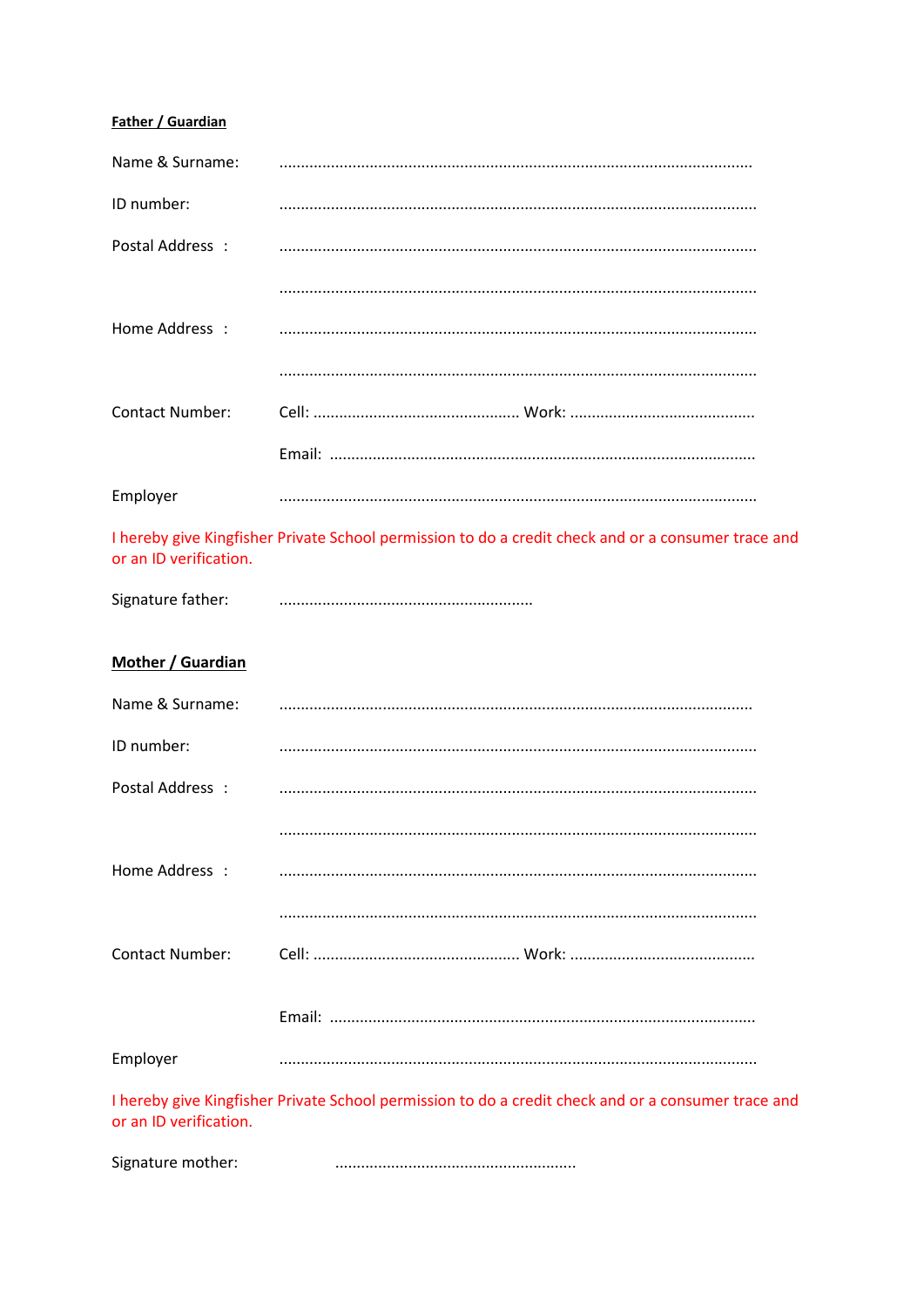When you apply for admission at Kingfisher Private School we collect your personal information. The information we maintain concerning our parents and children is stored in databases that have built-in safeguards to ensure its privacy and confidentiality.

Kingfisher Private School accepts no liability whatsoever for any loss, damage (whether direct, indirect, special, or consequential) and/or expenses of any nature whatsoever which may arise because of, or which may be attributable directly or indirectly from information made available on these pages or links, or actions or transaction resulting therefrom.

We will not disclose the client's personal information to any third party other than as set out below:

- to law enforcement, government officials, fraud detection agencies or other third parties if Kingfisher Private School believes in good faith that the disclosure of personal information is necessary to prevent physical harm or financial loss, to report suspected illegal activity, or to investigate violations of the Privacy Policy.
- if use or disclosure is required to comply with any applicable law, subpoena, order of court or legal process served on Kingfisher Private School, or to protect and defend our rights or property.
- If another school requests information, in Edlab form or financial reference to the account management.
- If the Department of Education requests, it. Kingfisher Private School cannot accept liability if the information submitted to the Department of Education is not stored or kept confidentially.
- External debt collection for the purpose of collecting outstanding fees.

#### **Kingfisher Private School will:**

- promptly notify Clients if we become aware of any unauthorised use, disclosure, or processing of the user's personal information.
- undertake to never sell or make the user's personal information available to any third party other than as provided for in this Policy, unless Kingfisher Private School is compelled to do so by law. Kingfisher Private School is entitled to disclose relevant personal information for criminal investigation purposes or in line with any other legal obligation for disclosure of the personal information which may be required of it;
- do all things reasonably necessary to protect the user's rights of Privacy, however, Kingfisher Private School cannot guarantee or accept any liability whatsoever for unauthorised or unlawful disclosures of the user's personal information, whilst in our possession, made by third parties who are not subject to our control, unless such disclosure is because of our gross negligence.

Applicants agree to provide accurate and current information, and not to impersonate or misrepresent any person or entity or falsely state or otherwise misrepresent the user's affiliation with anyone or anything.

If you decide to withdraw consent to the storing and collecting of your personal information, enrolment will be terminated. If the account is in arrears and consent is withdrawn, the account will be handed over to external debt collectors with all the relevant information before records are destroyed.

Financial records are kept for a number of years according to law.

#### **Archive**

Your child's photos will be stored for archive purposes. Some results and achievements may be stored for an indefinite period for the same purpose.

Photos will be published on Facebook, and our website and video clips might be used on You Tube for the purpose of advertisement and marketing. By completing this enrolment form, you agree to all the above terms and conditions.